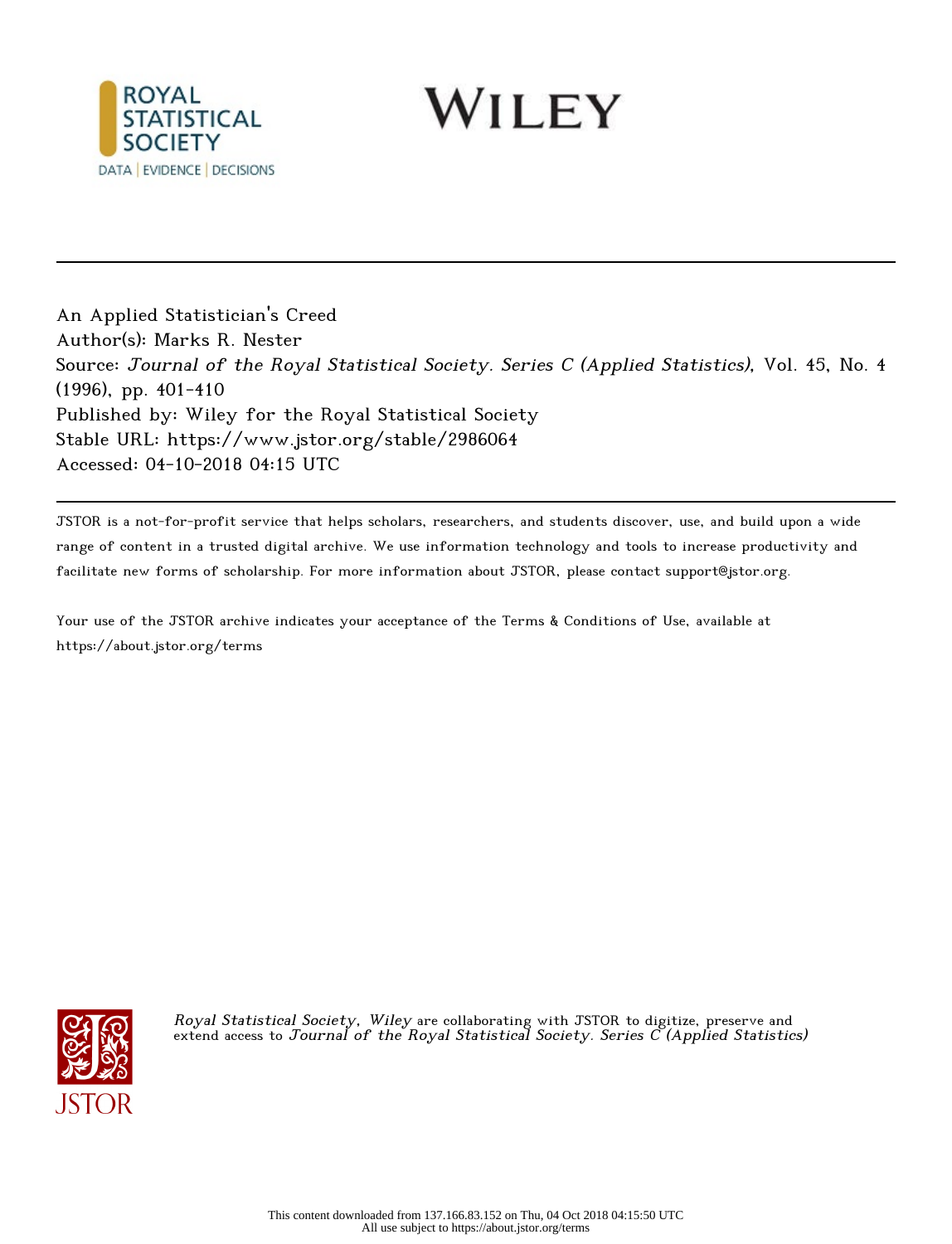# An Applied Statistician's Creed

By MARKS R. NESTERt

Queensland Forestry Research Institute, Gympie, Australia

[Received March 1994. Final revision June 1996]

#### SUMMARY

 Hypothesis testing, as performed in the applied sciences, is criticized. Then assumptions that the author believes should be axiomatic in all statistical analyses are listed. These assumptions render many hypoth esis tests superfluous. The author argues that the image of statisticians will not improve until the nexus between hypothesis testing and statistics is broken.

Keywords: Analysis of variance; Confidence limits; Hypothesis testing; Statistical assumptions

## 1. Introduction

 According to Hacking (1965), Arbuthnott (1710) was the first to publish a test of a statistical hypothesis. Hogben (1957), chapter 14, p. 324, attributed to Gavarret (1840) the earliest use of the probable error as a form of significance test in the biological arena. Hogben (1957), chapter 14, p. 325, also stated that Venn (1888) was one of the earliest users of the terms 'test' and 'significant'. The form of the  $\chi^2$ -distribution in the context of goodness-of-fit tests was published by Pearson (1900). W. S. Gosset, using the pseudonym 'Student' (1908), developed the t-distribution. The foundations of modern hypothesis testing were laid by Fisher (1925), although the modifications propounded by Neyman and Pearson (1933) are the generally accepted norm.

 Today, the ritual testing of hypotheses is performed in many applied sciences and their respected journals. Not surprisingly, many statistics journals are replete with applications of null hypothesis tests or with theory that permits new applications of hypothesis tests. Tests of hypotheses are seemingly performed because

- (a) they appear to be objective and exact,
- (b) they are readily available and easily invoked in many commercial statistics packages,
- (c) everyone else seems to use them,
- (d) students, statisticians and scientists are taught to use them and
- (e) some journal editors and thesis supervisors demand them.

 Although many practising statisticians eventually come to the realization that these tests are highly overrated, there are still many scientists and statisticians

E-mail: marks(qfri.se2.dpi.qld.gov.au

? 1996 Royal Statistical Society 0035-9254/96/45401

tAddress for correspondence: Queensland Forestry Research Institute, MS 483, Fraser Road, Gympie 4570, Australia.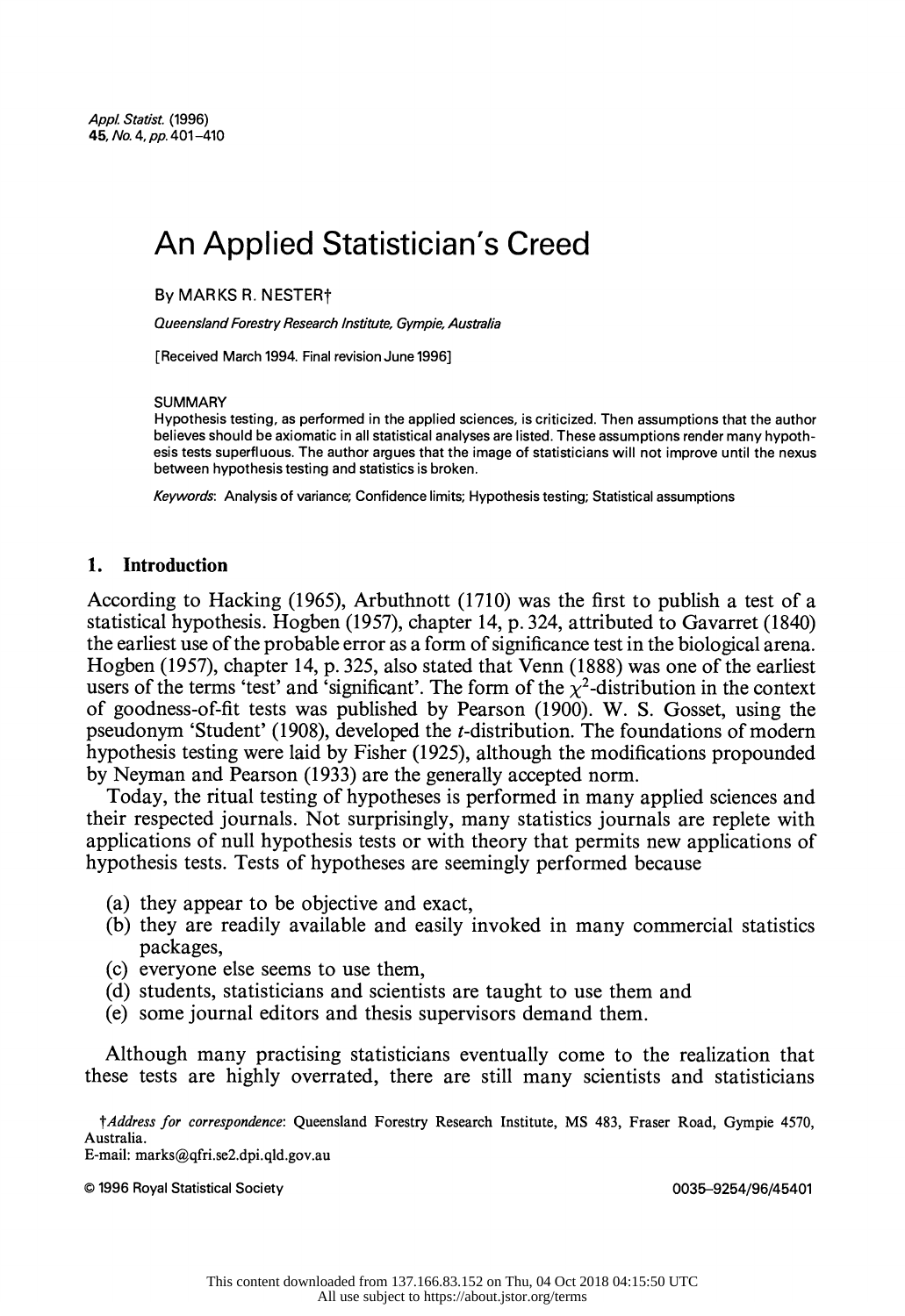who promote the statistical testing of hypotheses as being integral to the scientific method and scientific argument. This paper is yet another attack on the ubiquitous hypothesis test, and several issues are discussed:

- (a) the attitude of many scientists towards hypothesis tests;
- (b) the fact that many people equate statistical methods with hypothesis testing;
- (c) a 'creed' for the practising statistician.

# 2. Null Hypothesis Testing

 Consider the simple case of comparing two treatment means. A researcher will often have some idea of which size difference between the treatment means has practical importance, but invariably the analysis will be a test of  $H_0$ :  $\mu_2 = \mu_1$  versus  $H_1: \mu_2 \neq \mu_1$ . If the researcher has no preferred outcomes for the experiment then Table 1 depicts the researcher's possible states of mind. However, if the researcher is actually testing some pet theory then an additional layer of complexity should be superimposed on Table 1.

 If the researcher is allowed some latitude then the discussion of the results will be along one of the following themes.

- (a) If a significant result is obtained
	- (i) This is good. It fits in with the researcher's hopes and/or expectations. The true difference between the treatment means is equated to the observed difference.
	- (ii) This is bad. The researcher did not want this, but it is satisfactory because the difference between the observed means is of no practical importance anyway.
	- (iii) This is bad. The researcher did not want this, and does not know how to explain it. Maybe it is just one of those type I errors.
- (b) If a non-significant result is obtained
	- (i) This is good. It fits in with the researcher's hopes and/or expectations. The true difference between the treatment means is now equated to 0. The researcher's great pleasure that a type I error did not occur is not revealed, nor the great pleasure that a larger sample could not be afforded.
	- (ii) This is bad. The researcher did not want this, and does not know how to explain it. The difference between the observed means is of considerable practical importance. Maybe it is one of those type II situations, and the

| ABL.<br>í<br>. .<br>۰ |  |
|-----------------------|--|
|                       |  |

| States of mind of a null hypothesis tester |  |  |  |
|--------------------------------------------|--|--|--|
|--------------------------------------------|--|--|--|

| Practical importance of observed difference | Statistical significance of difference |                   |
|---------------------------------------------|----------------------------------------|-------------------|
|                                             | Not significant                        | Significant       |
| Not important<br>Important                  | Happy<br>Very sad                      | Annoyed<br>Elated |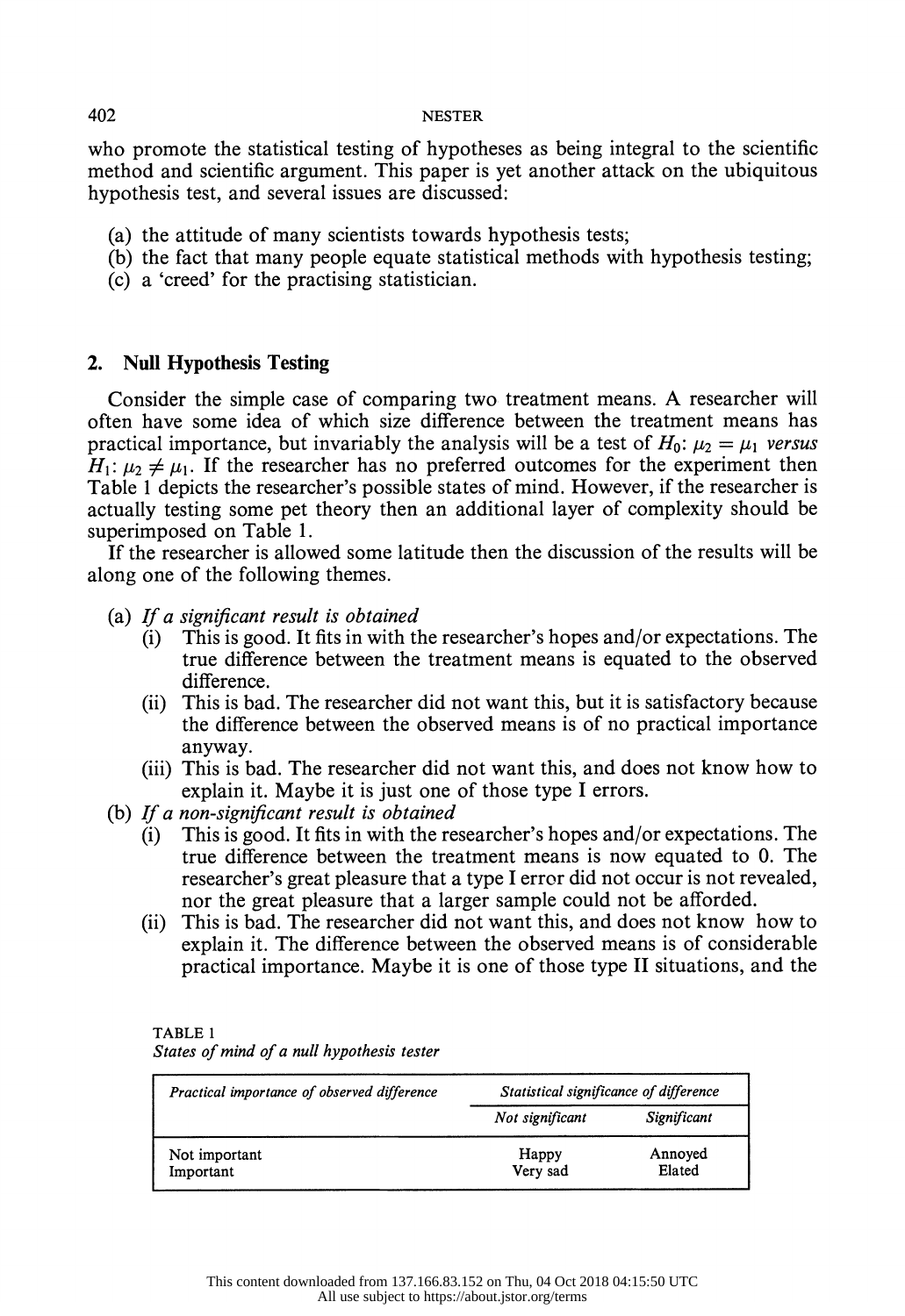### STATISTICIAN'S CREED 403

 researcher would have obtained a significant result had more funds been available to increase the sample size.

 Observe that many researchers equate the true difference to the observed difference, or to 0, depending on the outcome of the significance test and the prior expectations. However, if a statistically significant result is achieved then there are some researchers who will incorporate confidence limits or standard errors in their discussions.

 A researcher who is given latitude will generally defend a scientific hypothesis by appealing to scientific principles and rational argument. An accompanying statistical analysis either provides support for the researcher's position, which is naturally regarded as good, or does not provide support, which causes the analysis to be regarded as a nuisance and to be effectively dismissed and ignored.

 In contrast, a researcher who has been constrained to adopt a formal hypothesis testing approach is simply not permitted to assert that a treatment difference exists unless it is accompanied by a statistically significant result. This has led to the absurd situation in which a journal editor has confided that an author's thesis is un doubtedly true, but the editor must reject the paper because the author's ideas are not supported by statistically significant results. Even ignoring the implications for publication bias, is this good science, or is it statistics gone mad? Conjecture and speculation, the life-blood of science, may be carefully expunged from a scientific paper, and yet a purely mathematical paper in the field of number theory may be riddled with conjectures.

 Sadly, the discussion in many scientific papers revolves around the statistical analysis instead of the science. The following problems exist.

- (a) Hypothesis tests accompany most statistical analyses and often constitute the sole analysis.
- (b) Poor understanding of hypothesis tests often leads to their misinterpretation. In particular, the roles of sampling variation and sample size are often obscured.
- (c) The hypothesis tests usually deal with silly null hypotheses which assert no differences between treatments.

 With regard to this last point, many scientists would like to see the roles of the null hypothesis and alternative hypothesis reversed, i.e. they desire tests in which the null hypothesis is  $H_0: \mu_2 \neq \mu_1$  and the alternative hypothesis is  $H_1: \mu_2 = \mu_1$ .

# 3. The Creed

 Many analyses of variance indicate no significant differences between treatments, yet the known biology, physics or chemistry of the situation suggests that the treatments cannot have identical effects. Whether or not the reasons for a lack of statistical significance are attributed to insufficient replication, should the researcher adopt a formal statistical approach and not reject the null hypothesis? Or can the researcher bypass the test of significance and report confidence limits, say, for the treatment differences? Of course the confidence limits will include 0, but the upper confidence limit may be the key number since it is an indication of the maximum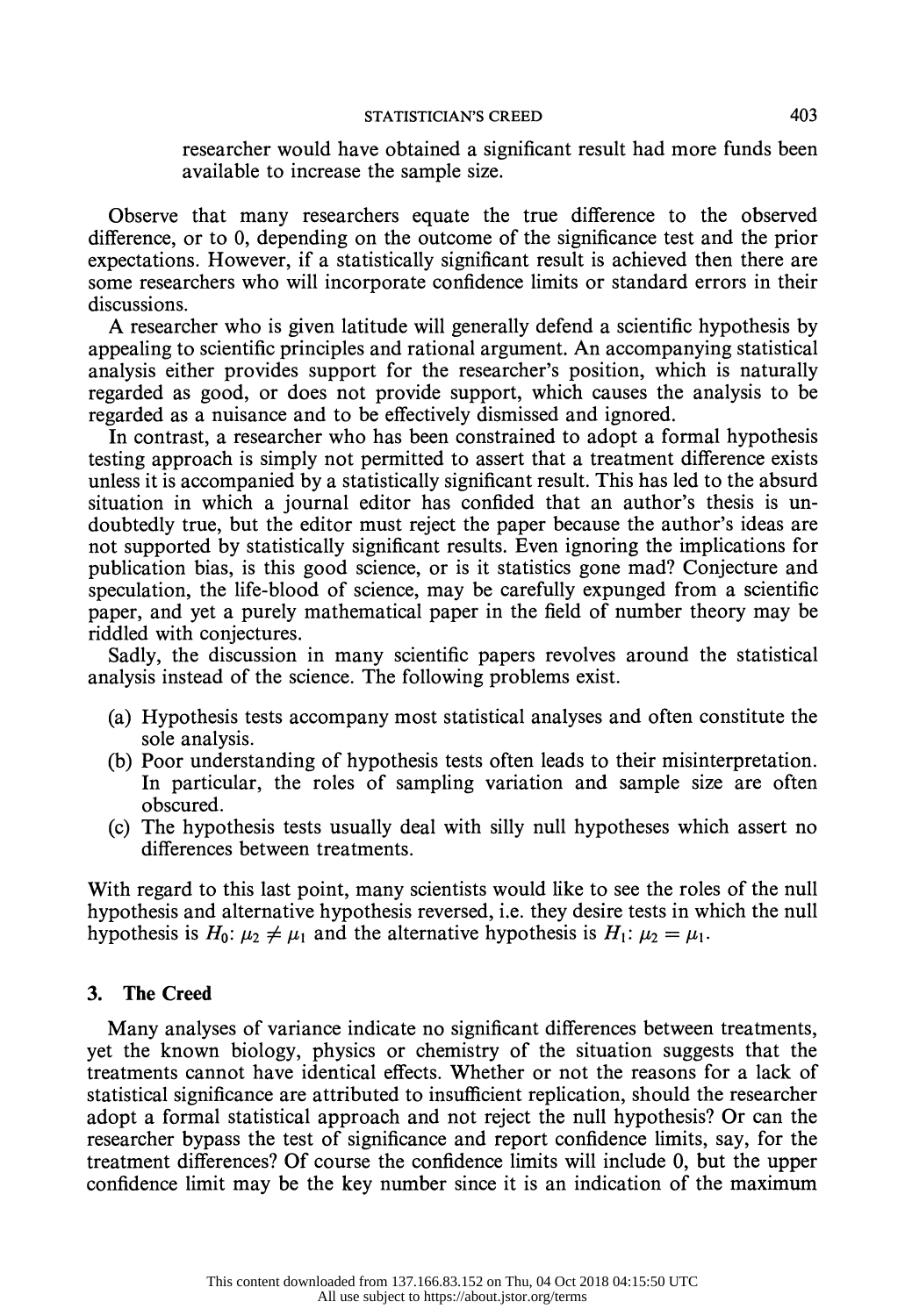plausible difference between the treatment means. Despite the apparent reasonable ness of the latter approach, there are some who either do not understand statistics or do not understand science, or do not understand either, who rigidly adopt the formal approach. It is frustrating to inform a scientific client that statistically the client cannot assert that there are differences between treatments when any reas onable person knows that differences must exist.

 A natural question is whether different treatments can ever have identical effects. My answer is presented in the following creed which also incorporates some well known statistical wisdom.

Each statement of the nonalogue has an associated keyword:

- (a) TREATMENTS all treatments differ;
- (b)  $\text{FACTORS}$ —all factors interact;
- $(c)$  CORRELATIONS all variables are correlated:
- (d) POPULATIONS no two populations are identical in any respect;
- (e) NORMALITY-no data are normally distributed;
- $(f)$  VARIANCES variances are never equal;
- (g) MODELS all models are wrong;
- (h) EQUALITY no two numbers are the same;
- (i)  $SIZE—many numbers are very small.$

### 4. Explanation of the Creed

 The TREATMENTS, FACTORS, CORRELATIONS and POPULATIONS beliefs apply to hypothesis testing of the 'zero difference' or 'nil existence' variety. Throughout this paper such tests are referred to as zero hypothesis tests, being a subset of more general null hypothesis tests which hypothesize a non-zero difference.

 Many tests of hypotheses assume normality, linearity or constant variance. NORMALITY, MODELS and VARIANCES simply assert that such assumptions are always false. The NORMALITY and VARIANCES statements are special cases of the MODELS belief.

 EQUALITY and SIZE are really statements of mathematical fact rather than subjective beliefs. In many respects EQUALITY is a synopsis of TREATMENTS, FACTORS, CORRELATIONS and POPULATIONS. For those who consider the creed to be too extreme, a measure theoretic interpretation can be given to EQUALITY. From this viewpoint, if f and g are real numbers then it is impossible for f to equal g, in the sense that  $Pr(f = g) = 0$ . An explanation of how the numbers f and  $g$  are obtained is avoided. On this interpretation, two treatments can indeed have the same effect, in the sense that such treatment pairs exist, but that the probability of encountering such a pair of treatments is 0!

 Continuity and non-finiteness are essential ingredients of the creed. Thus the creed applies to situations where it is assumed that all observations derive from continuous scales of measurement, or that observations derive from hypothetically infinite populations. For example, the POPULATIONS belief is not applicable if population D is defined to be the group of people who work in a particular building, population E is defined to be the group of people who work in a different building and it is the percentages of blind people which are being compared. In contrast, POPULATIONS would be operative if the same populations were being compared for mean height,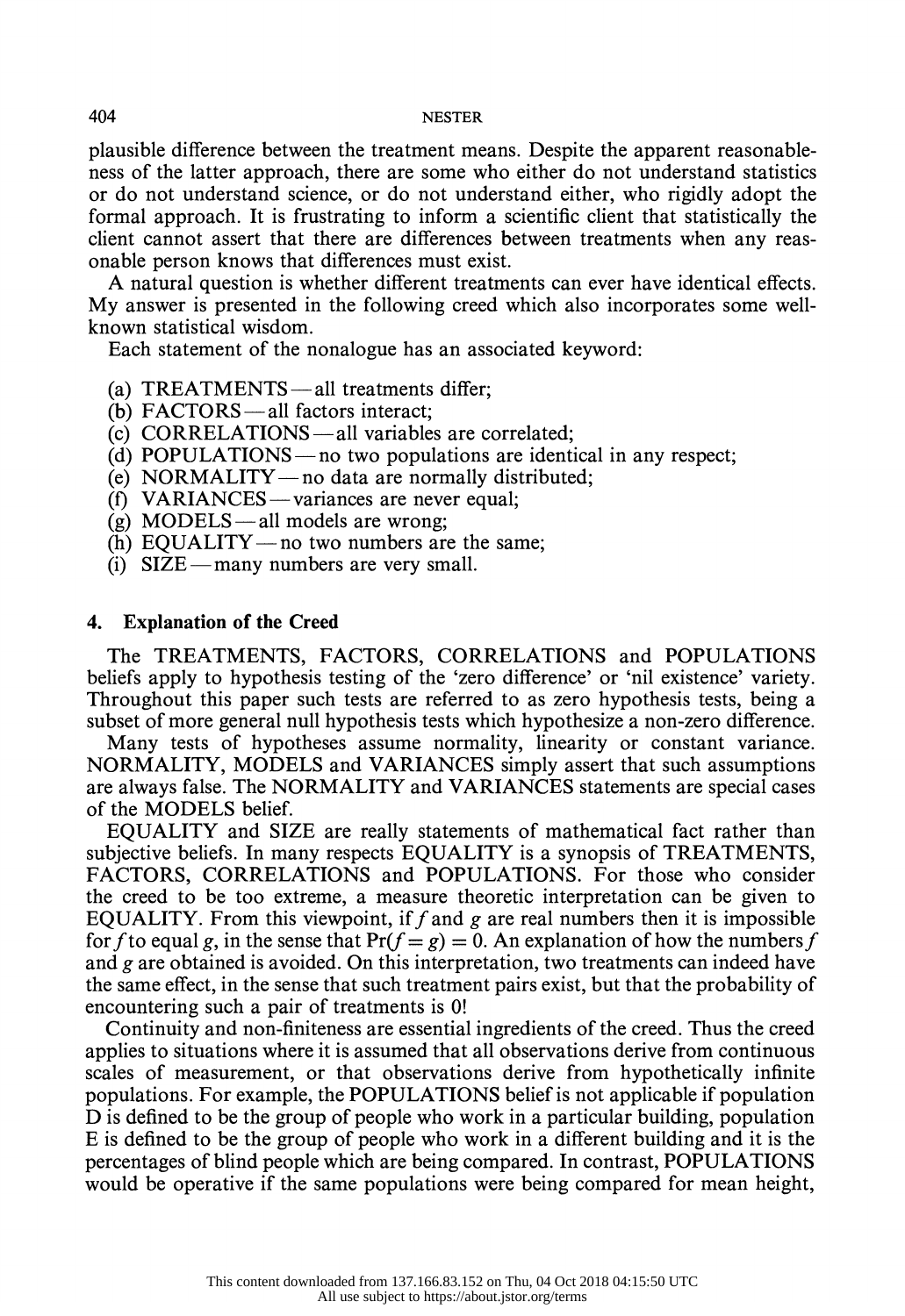assuming that height is a continuous variate. Note that continuity and hypothetically infinite population sizes are assumptions which are made in many statistical estimation, testing and modelling situations.

# 5. In Defence of the Creed

 Surely there is no one among us who believes that a sample of data from a normal distribution has ever existed. One hopes that the MODELS belief is also universally held to be true. Any analyst who has fitted a straight line through some data has either done so knowing that it was only a reasonable approximation to the true relationship or has remembered the dire text-book warnings of extrapolation beyond the range of the data.

 VARIANCES refers to population variances about regression surfaces, or to variances of error random variables in the analysis of variance, and so on. Pre sumably a large proportion of statisticians already adhere to this belief as a result of their training and/or experience. The remainder may be swayed by considering

- (a) what might happen to their regression variances if the data ranges of the independent variables are expanded,
- (b) whether or not treatments really have no effect on the variances of obser vations,
- (c) whether or not machine components wear through time and consequently cause variances to change through time,
- (d) whether or not soil properties vary through space and consequently affect variances of the observations, and so on.

 In any hypothesis testing situation, a reason can be found why a small difference might exist or a small effect may have taken place. The creed merely asserts that the  $a$ priori existence of these effects should be the foundation of any statistical analysis.

With regard to randomization in his tea tasting experiment, Fisher (1935) wrote

 'It is no sufficient remedy to insist that "all the cups must be exactly alike" in every respect except that to be tested. For this is a totally impossible requirement in our example, and equally in all other forms of experimentation.'

 Fisher is stating that no two experimental units can be exactly alike. Presumably no reasonable statistician or scientist has ever disputed this, yet it seems somewhat irrational to accept Fisher's claim and yet to assume that different treatments might have identical effects.

# 6. Applying the Creed

 Acceptance of the creed forces a data analyst to focus on the important issues, and it reminds the analyst that there are many assumptions which must be examined to ensure that the analysis is sound and appropriate.

Here are some examples of the creed in action.

 (a) How many replications should be used in an experiment to test whether two treatments have different effects?

 Response. Obviously one need not use any replications, nor even do the experiment, since the treatments must have different effects.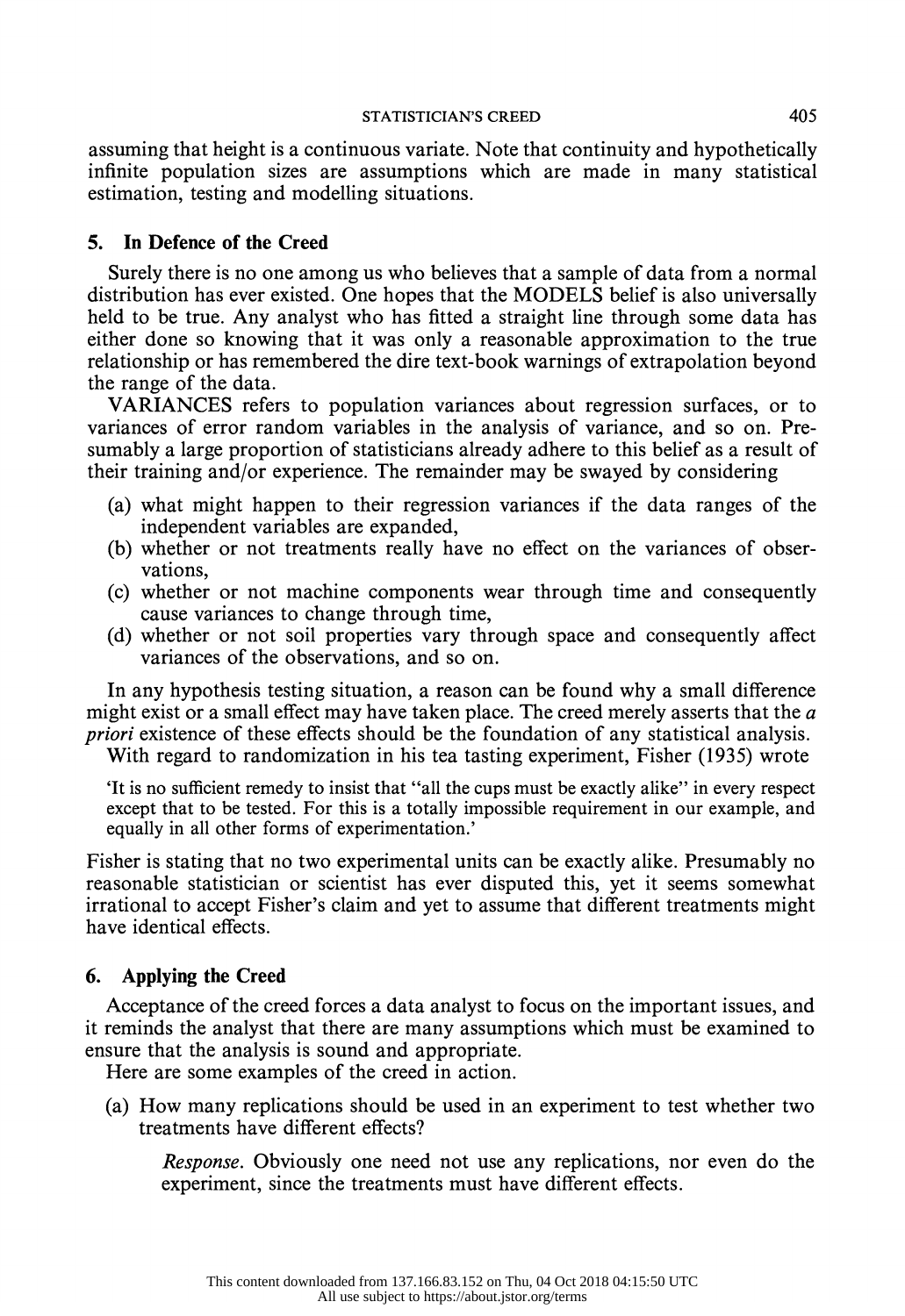(b) A client wants to establish a relationship for predicting one variable from another.

 Response. CORRELATIONS, NORMALITY, VARIANCES and MOD- ELS all impact on this situation and many books on regression analysis deal with the issues very well. Of course a major question is why does any one ever bother to test whether or not the slope, assuming linearity, is 'significantly different' from 0? Does it matter if the client wants to know whether or not the slope is different from 1, say? No, for we can invoke EQUALITY and immediately assert that the slope is different from 1. Often the client will simply want to make predictions and our main task should be to inform the client about the sizes of the likely prediction errors for some range of values of the predictor.

 (c) A client wants to know whether two regression equations are significantly different.

 Response. Clearly the true (unknown) regression equations cannot possibly have the same slope (POPULATIONS or EQUALITY), or the same intercept, so who cares whether or not the equations are significantly different when a statistical test is applied? However, one should persuade the client to examine the consequences of using a combined equation instead of two separate equations. Perhaps the simplest way of doing this is to choose an appropriate range of predictor values and to compute the maximum absolute difference between predictions obtained from the single combined equation and from one or other of the two separate equations.

 (d) You have just completed an analysis of variance. Because of TREATMENTS and FACTORS, you know that the exercise was futile, but it gave you the base information to initiate a multiple-comparison procedure. How do you continue?

 Solution. If all that you want to do is to ascertain which treatments differ from certain other treatments, then obviously you do not do anything because all treatments differ from each other. Unless you are investigating matters such as sizes of differences then you are wasting your time. One thinks back to the poor old least significant difference (LSD) test, much maligned because it predicts too many significant differences when the true treatment means are all the same. This theory of too many significant differences is sound, but the problem is that, in practice, no two treatment means are the same, if one accepts the creed. If the LSD procedure generates a greater number of significant differences than does any other procedure, then it must arguably be the best procedure!

 (e) The POPULATIONS belief renders many population tests and comparisons obsolete. Do men and women have the same average intelligence? The answer is no. Do smokers and non-smokers have identical lung cancer rates? The answer is no. Tests that address these and many similar questions are pointless.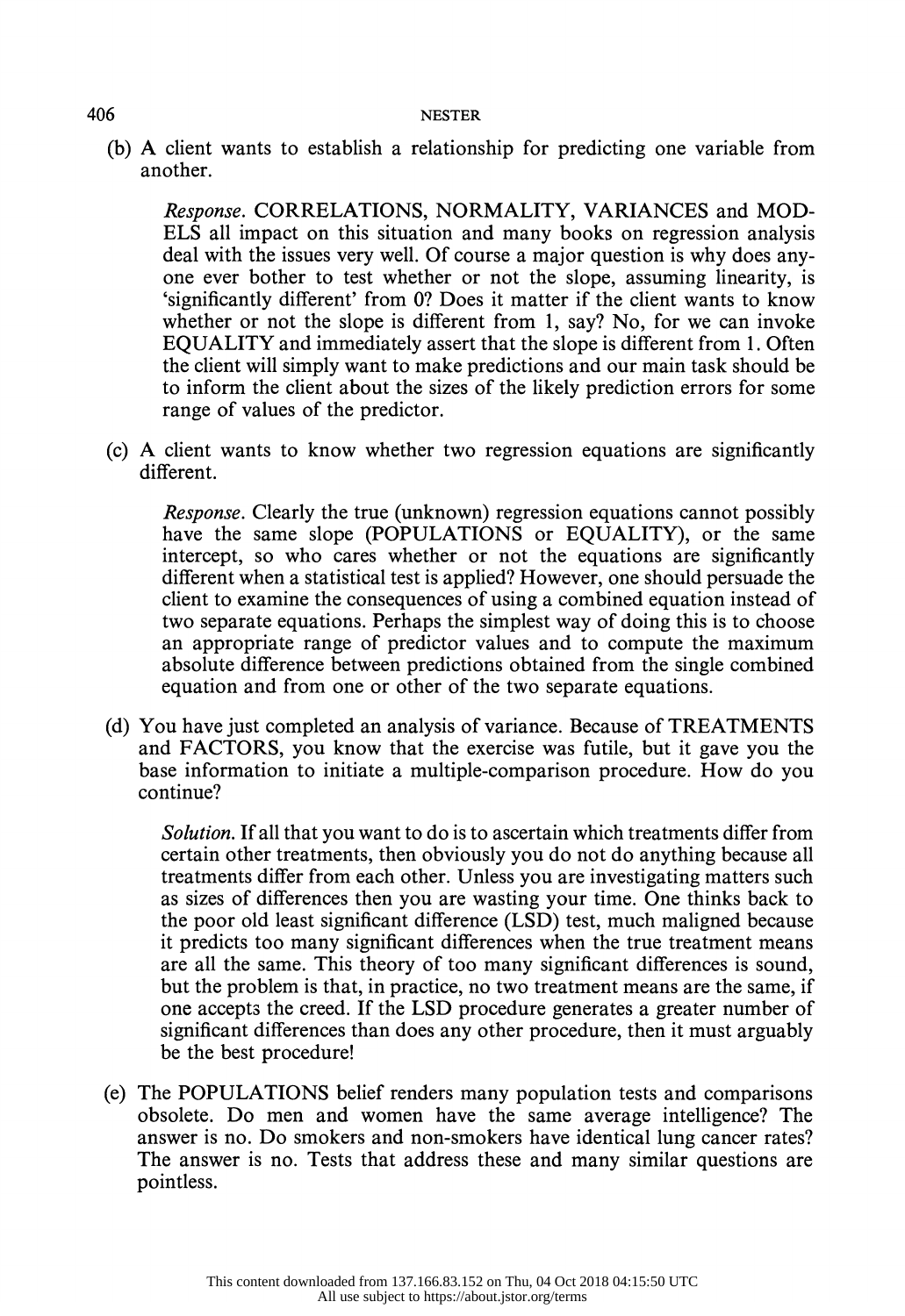#### STATISTICIAN'S CREED 407

 Clearly, point hypothesis testing has no place in statistical practice if we adopt the creed. This means that most paired and unpaired t-tests, analyses of variance (except for estimating variance components), linear contrasts and multiple comparisons, and tests of significance for correlation and regression coefficients should be avoided by statisticians and discarded from the scientific literature. Standard deviations and confidence limits are some of the concepts that should be promoted and that the scientific community should be publishing. There is absolutely nothing wrong with mathematical statisticians studying and writing about null hypothesis testing; it is just that statisticians and others should realize that many tests have either limited or no worthwhile application in practice.

### 7. Some Arguments against Hypothesis Testing

 As the examples in the previous section show, the creed bypasses kinds of questions such as 'Are the treatments different?' and proceeds immediately to questions such as 'How different?'. Since this is merely normal statistical practice but with zero hypothesis testing excluded, I shall raise some issues that I hope will validate this approach.

 (a) To proceed one way on the basis of a statistically significant result, and a dif ferent way on the basis of a non-significant result, is to react to a result which depends not only on the size of a true difference, say, but also on inherent variation and sample size. The probability associated with a significance test is nothing more than a reflection of the power of the test. Surely all of us have encountered many situations where we believe that we can turn a non significant result into a significant result merely by sufficiently increasing the sample size. Rejectors of the creed will entertain some situations where they think that this will not happen  $-$  so be it. However, rejectors should realize that, if a non-zero difference or effect exists, then when they say

'I reject the null hypothesis because my probability is small'

they imply

'I reject the null hypothesis because my test is powerful'.

Similarly,

'I do not reject the null hypothesis because my probability is large'

implies

'I do not reject the null hypothesis because my test is not powerful'.

The tragedy can be heightened with a little rewording.

'I reject the null hypothesis because I collected enough samples.'

'I accept the null hypothesis because I did not collect enough samples.'

 (b) To reverse many scientific conclusions reached during the past 60 years of hypothesis testing is trivially easy. Take any small number $- 10^{-10}$  will suffice — and substitute it for 0 in all zero hypothesis tests. Now, in almost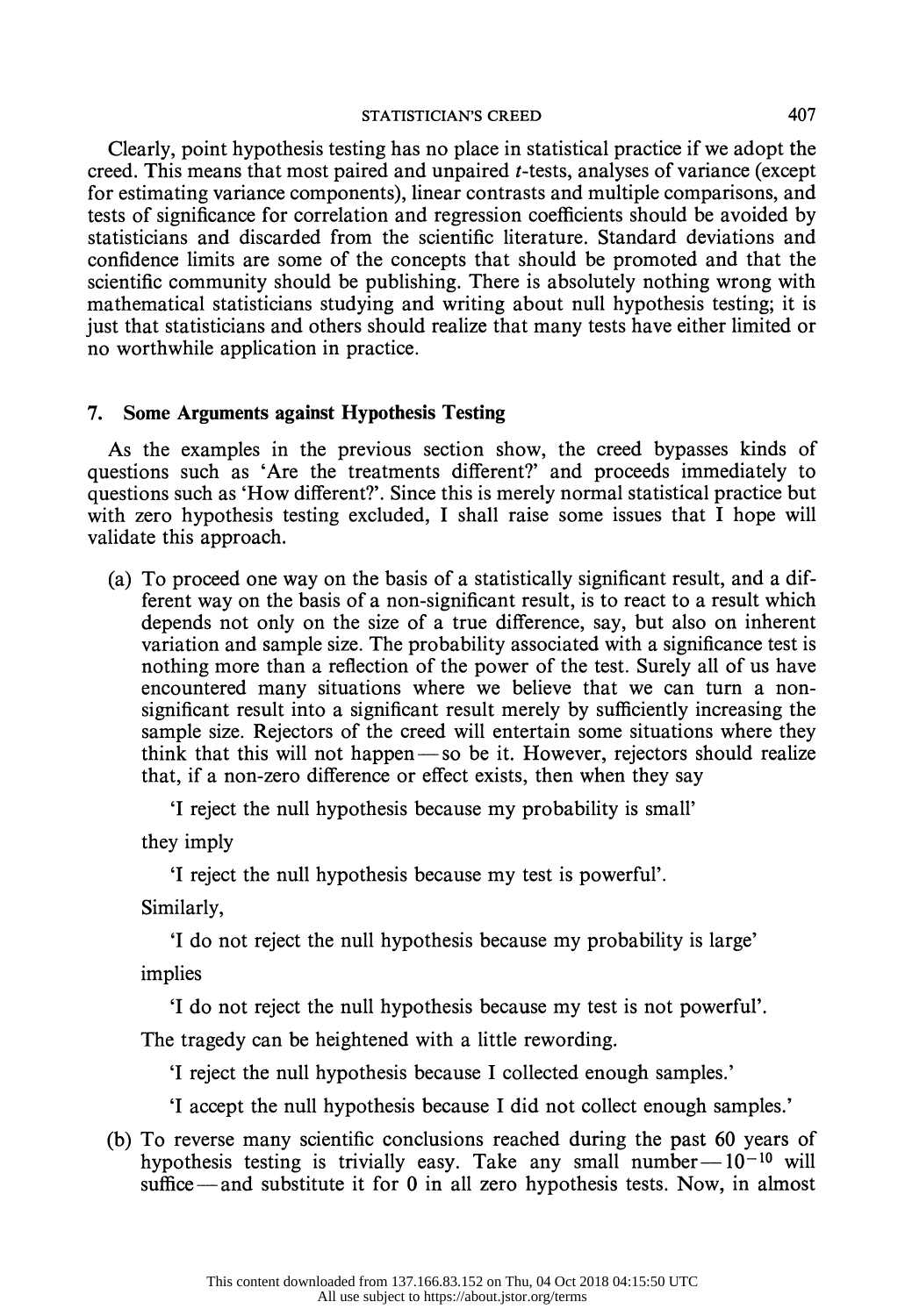every instance where a zero difference or effect was concluded, we shall have substantiated the presence of a non-zero effect. It may be claimed that a negligible effect has merely been substituted for a zero effect — that is true, but it works both ways — why cling to a zero effect when a negligible effect may be possible and plausible?

- (c) In a situation where a zero hypothesis test is to be performed on conceptually continuous data, consider the maximum likelihood estimate, e say, of the effect under investigation. The estimate  $e$  can reasonably be assumed to be different from 0. If the likelihood function is symmetrical about its maximum, then there is a greater 'likelihood' that the true effect lies in the inverval  $e + e/2$  than in the interval  $0 + e/2$ . Why, then, should anyone performing a zero hypothesis test conclude that an effect is 0 when it is more 'likely' that the true effect lies in some interval which excludes O? The case for non-symmetrical density functions entails different intervals, but the same principle applies.
- (d) Every null hypothesis test represents a loss of information, or at least is a waste of information. Incorporating probability levels in the significance state ments does not dramatically enhance the information content relative to that contained in confidence limits or standard errors. In fact the latter quantities enable the researcher to ascertain directly the sensitivity of the data, i.e. the size of error relative to the size of estimate.

## 8. Statisticians, Statistics and Hypothesis Testing

 Statistics as an art or science or mere collection of figures will have a generally bad image for as long as statistics is placed in a category worse than 'damned lies'. The valid cry that 'you can't prove anything with statistics' certainly does not enhance the image of statistics or statisticians. The popular cry that 'you can prove anything with statistics' also does not help us! In much scientific work, the formal tests of zero hypotheses are the only statistical analyses that researchers are expected to perform. Many researchers regard such tests as time wasting irrelevant burdens that they must endure to ensure publication. Since statisticians apparently provide the tests, and since the tests are regarded as aspects of statistics, it is little wonder that the image of statistics and statisticians continues to suffer.

 Although 'significant' has a special technical meaning in the context of hypothesis testing, it is most unfortunate that, because of a hypothesis test, a treatment difference of no practical import whatever is described as being significant. Who promotes this unfortunate choice of words?: statisticians!

 Scientists were the first to initiate hypothesis testing, and I think that it would be wise to lay all credit and blame for hypothesis testing squarely at their feet. Fisher and others who laid the mathematical foundations of hypothesis testing in response to requests from scientists deserve the highest praise for their mathematical prowess, but the continued promotion of such tests by generations of statisticians should be deplored. With the awakening of many scientists and statisticians to the problems that are inherent in hypothesis testing, those wearing hypothesis tester hats may eventually regret their stances. We statisticians should involve ourselves with the design of experiments, parameter and error estimation, and model building. Continued association with hypothesis testing is not in our own best interest. I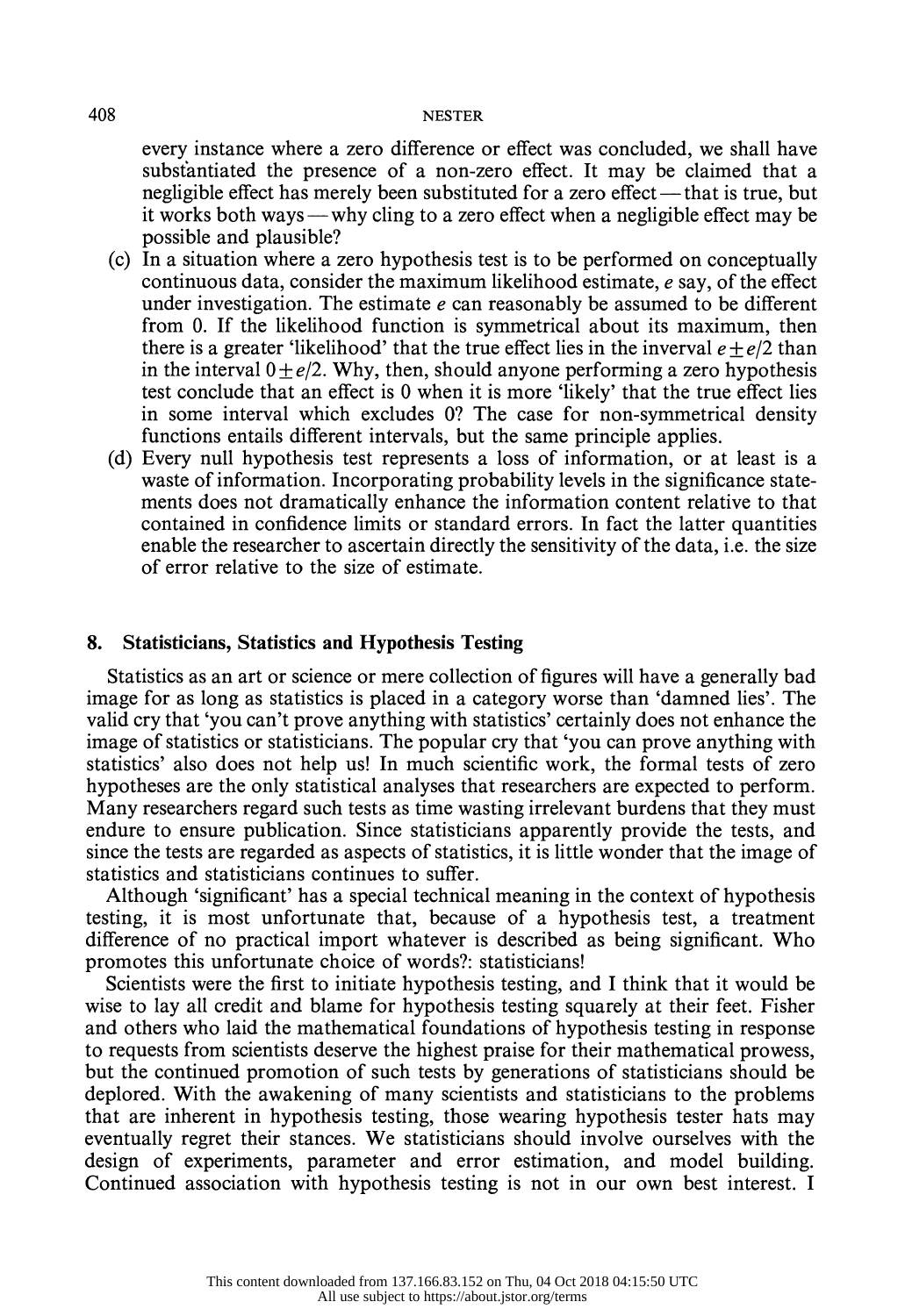### STATISTICIAN'S CREED 409

 believe that statisticians would be unwise to seek the limelight in any forthcoming 75th anniversary, centennial or tricentennial celebrations of hypothesis testing.

# 9. Quotations

 Hypothesis testing is so entrenched in many applied sciences, statistical text-books and statistics courses that yet another attack on hypothesis testing can only do good. The following quotations in chronological order are offered as support for the views expressed in this paper. A more extensive compilation of quotations is available from the author.

Neyman and Pearson (1933): 'if x is a continuous variable ... then any value of x is a singularity of relative probability equal to zero. We are inclined to think that as far as a particular hypothesis is concerned, no test based upon the theory of probability can by itself provide any valuable evidence of the truth or falsehood of that hypothesis.'

Geary (1947): 'Normality is a myth; there never was, and never will be, a normal distribution'.

Yates (1951): 'the emphasis given to formal tests of significance ... has resulted in . . . an undue concentration of effort by mathematical statisticians on investigations of tests of significance applicable to problems which are of little or no practical importance . . . and . . . it has caused scientific research workers to pay undue attention to the results of the tests of significance . .. and too little to the estimates of the magnitude of the effects they are investigating'.

Savage (1957): 'Null hypotheses of no difference are usually known to be false before the data are collected . . . when they are, their rejection or acceptance simply reflects the size of the sample and the power of the test, and is not a contribution to science'.

 Kish (1959): 'Significance should stand for meaning and refer to substantive matter.... I would recommend that statisticians discard the phrase "test of significance".

 Rozeboom (1960): 'the stranglehold that conventional null hypothesis significance testing has clamped on publication standards must be broken'.

Bakan  $(1967)$ , chapter 1, p. 7: 'there is really no good reason to expect the null hypothesis to be true in any population .... Why should any correlation coefficient be exactly .00 in the population? ... why should different drugs have exactly the same effect on any population parameter  $\dots$ ?'

 Nelder (1971): 'multiple comparison methods have no place at all in the interpretation of data'.

Box (1976): 'all models are wrong'.

 Chew (1980): 'I have tried to steer them [agricultural researchers] away from testing  $H_0$ . I maintain that on *a priori* physical, chemical and biological grounds,  $H_0$ is always false in all realistic experiments, and  $H_0$  will always be rejected given enough replication.'

 Nelder (1985): 'the grotesque emphasis on significance tests in statistics courses of all kinds . .. is taught to people, who if they come away with no other notion, will remember that statistics is about tests for significant differences.... The apparatus on which their statistics course has been constructed is often worse than irrelevant, it is misleading about what is important in examining data and making inferences.'